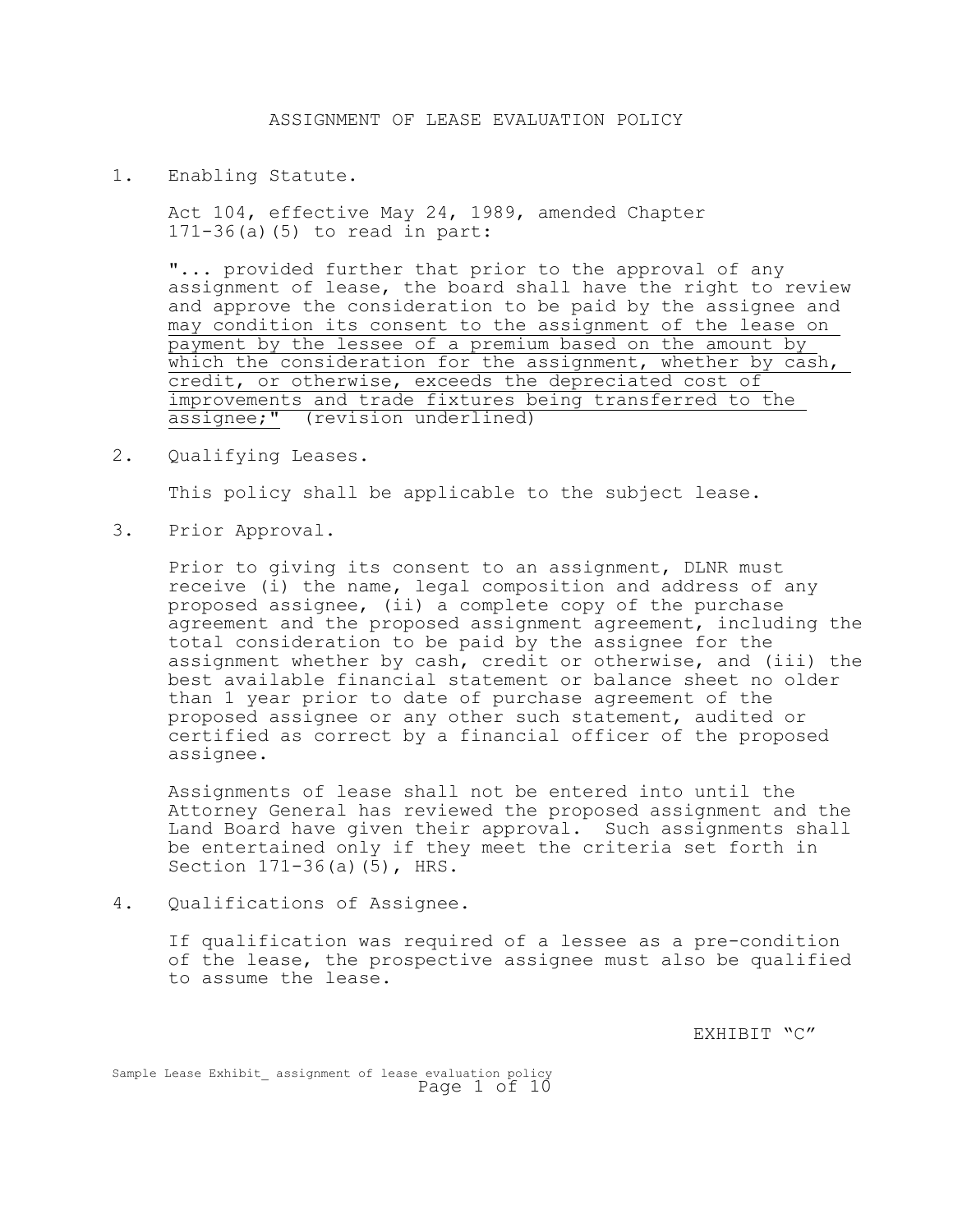## 5. Consideration to be Paid.

Prior to review by the Attorney General and approval by the Land Board, the lessee (assignor) must present with written evidence of the consideration to be paid by the assignee and any other cost data that the state may require.

6. Payment of Premium.

The act permits the state to receive from the lessee (assignor) a premium based on the amount by which the consideration for the assignment, whether by cash, credit, or otherwise, exceeds the depreciated cost of improvements<br>and trade fixtures being transferred to the assignee. The and trade fixtures being transferred to the assignee. value of the inventory of merchandise and any other tangible assets in the sale of a business shall be deducted from the consideration paid. The appropriate cost index is then applied to determine the adjusted depreciated cost.

All lessees shall be required to furnish the state with the actual costs of construction of all improvements and renovations within 30 calendar days after its completion as well as the purchase costs of all trade fixtures acquired for the lessee's operation on the premises within 30 calendar days after their purchase. Lessees shall be required to furnish evidence of the actual costs by copy of the construction contract, receipts or otherwise. Lessees shall also be required to furnish an inventory of all personal property placed on the premises. Records of all costs incurred by the lessee for construction of improvements or renovations as well as trade fixtures submitted by the lessee shall be maintained in the lease file and shall include the Construction Cost Index for Apartments, Hotels, Office Buildings (CCI) and the Honolulu Consumer Price Index for All Urban Consumers (CPI) as published by the U.S. Department of Labor, Bureau of Labor Statistics for the year construction is completed.

The replacement cost for improvements or renovations is calculated by using the CCI for the evaluation year divided by the CCI for the year in which the improvements or renovations were completed (base year). The result is then multiplied by the original cost of the improvements or renovations. For trade fixtures, the cost is similarly calculated by using the CPI for the purchase year (base year) and the evaluation year.

Depreciation of improvements and trade fixtures will be determined on a straight line basis. Depreciation of improvements or renovations will be determined in the same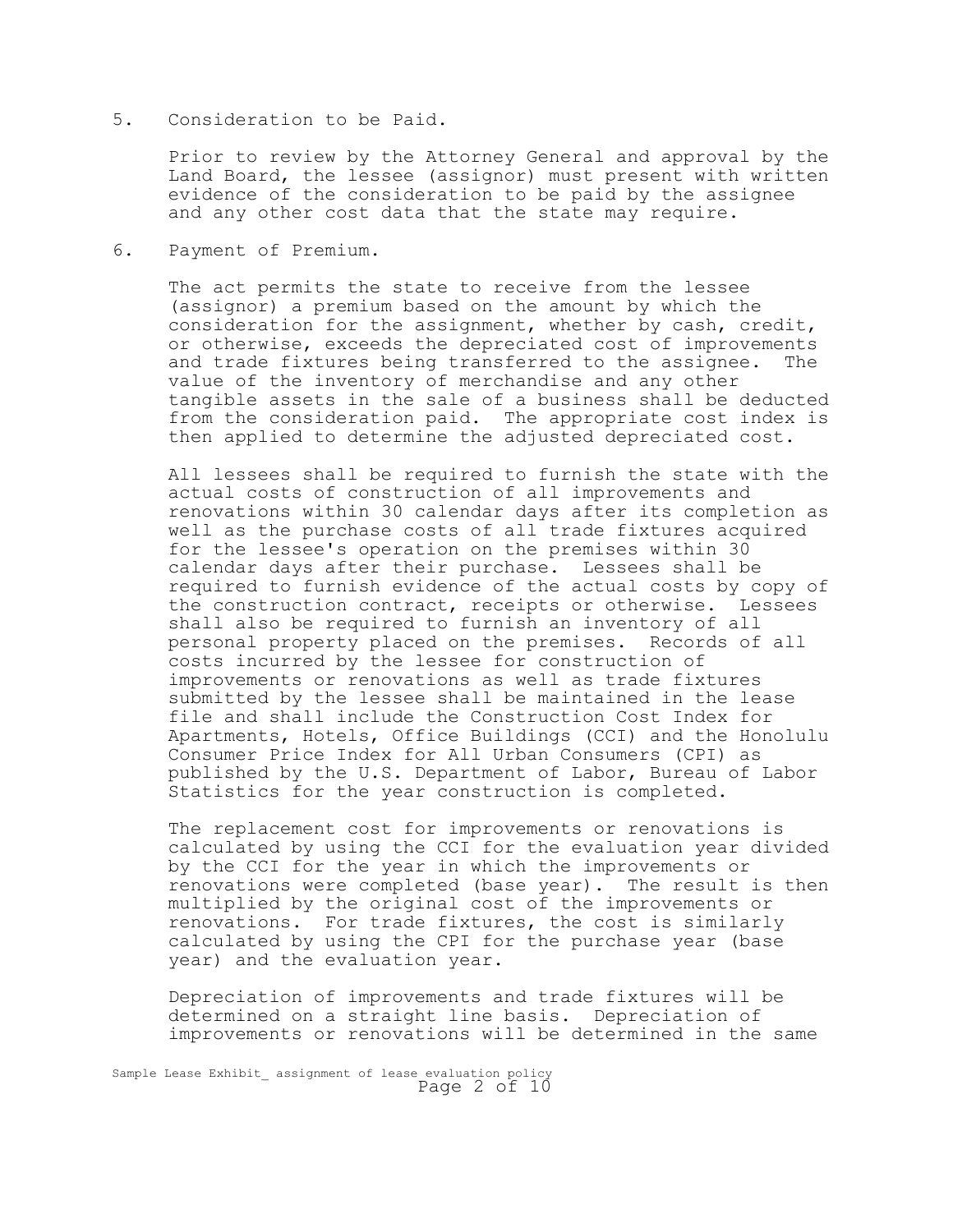proportion that the expired term of the improvements or renovations bear to the whole term. The whole term will be from the date the construction of the improvements or renovations are completed until the termination date of the lease. Depreciation of trade fixtures will be determined in the same manner, except that the whole term will be the anticipated life of the trade fixture.

The premium will be a maximum of 50% of the excess. The percentage will decrease by 5% after every 5 years of the term has elapsed in accordance with Schedule C. The sliding scale will encourage long term occupancy and prevent speculation as well as recognize the investment, effort, and risk of the lessee.

In cases where the lessee is unable to furnish the Department of Land and Natural Resources with evidence of the actual cost of construction of improvements because the lessee has performed the work itself, the State may determine the cost or the lessee shall have the option of paying for an appraiser, to be selected by the Department of Land and Natural Resources, to determine what the improvements would have cost if the labor had been performed by a third party rather than the lessee. The lessee shall exercise its option by giving written notice to the lessor within thirty (30) calendar days after completion of construction of the improvements. If the lessee fails to exercise its option within this period, the lessor shall have the right to determine the cost of the improvements.

Schedule D attached provides a typical example of the evaluation calculations using Schedule A to calculate the replacement cost for improvements or renovations and depreciation, Schedule B to calculate the cost and depreciation for trade fixtures, and Schedule C to obtain the premium percentage.

7. Non-qualifying Deductions.

The statute only recognizes tangible items. Intangibles such as "goodwill", business name recognition, etc., are not deductible.

8. Subsequent Assignments.

If the consideration for any subsequent assignment includes the purchase of existing tenant owned improvements, the evaluation will be conducted in a similar manner as the first assignment. An example is shown on Schedule E.

Sample Lease Exhibit\_ assignment of lease evaluation policy Page 3 of 10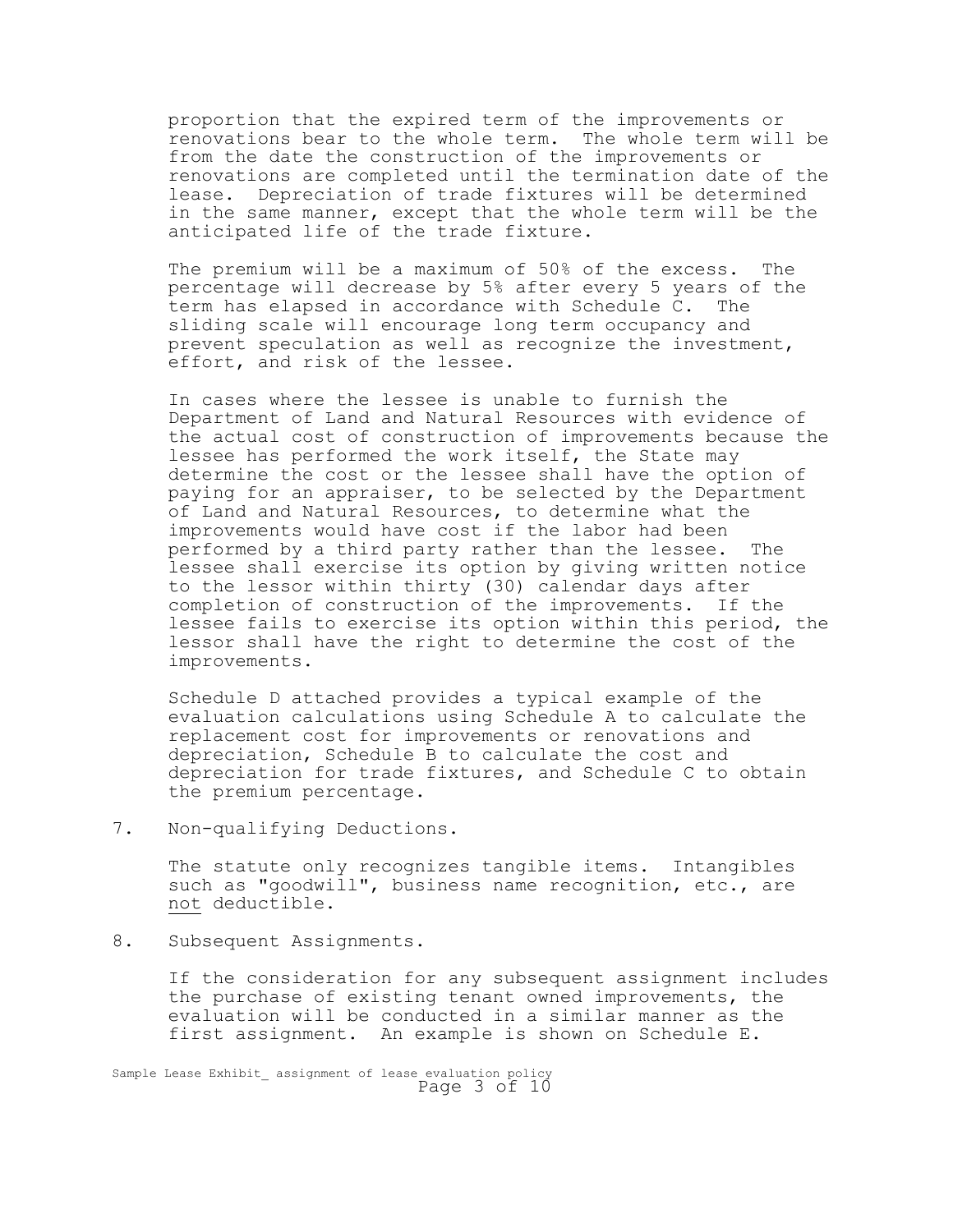Using Schedule E, the consideration the assignor paid less included inventory and any premiums will be used to obtain the adjusted depreciated cost of improvements and trade fixtures. Also, the Base Year is redefined to be the date the assignor received the Consent of the Board to occupy the premises. The holding period (redefined Base Year to assignment date), or actual occupancy of the assignor, is used in place of the "expired term" when calculating depreciation. Depreciation will be calculated by dividing the holding period by the whole term of the lease (The whole term will remain unchanged).

The change in the CCI will be reflected by comparing the CCI for the redefined base year to the most current CCI.

The holding period will be the basis for determining the appropriate premium percentage. Subtracting the included inventory and any premiums from the consideration the assignor paid will result in a reassessment of the market value of the improvements. If additional improvements were constructed by the assignor, they will be treated in the same manner as improvements constructed by an original lessee.

The excess of subtracting the adjusted depreciated consideration the assignor paid and the adjusted depreciated cost of additional improvements, if any, from the consideration the assignor received will be used against the appropriate premium percentage to determine the amount payable to the state.

9. Rights of Holders of Security Interest-Agricultural Leases only.

In the event of foreclosure or sale, the premium, if any, shall be assessed only after the encumbrances of record and any other advances made by the holder of a security interest are paid.

10. When state-owned improvements are included in the leased premises, improvement renovation requirements shall be recognized as being tenant-owned improvements for evaluation in the policy.

In other words, the total expenditure of the lessee to fulfill the requirement would be treated as though a new improvement was constructed.

Sample Lease Exhibit assignment of lease evaluation policy Page 4 of 10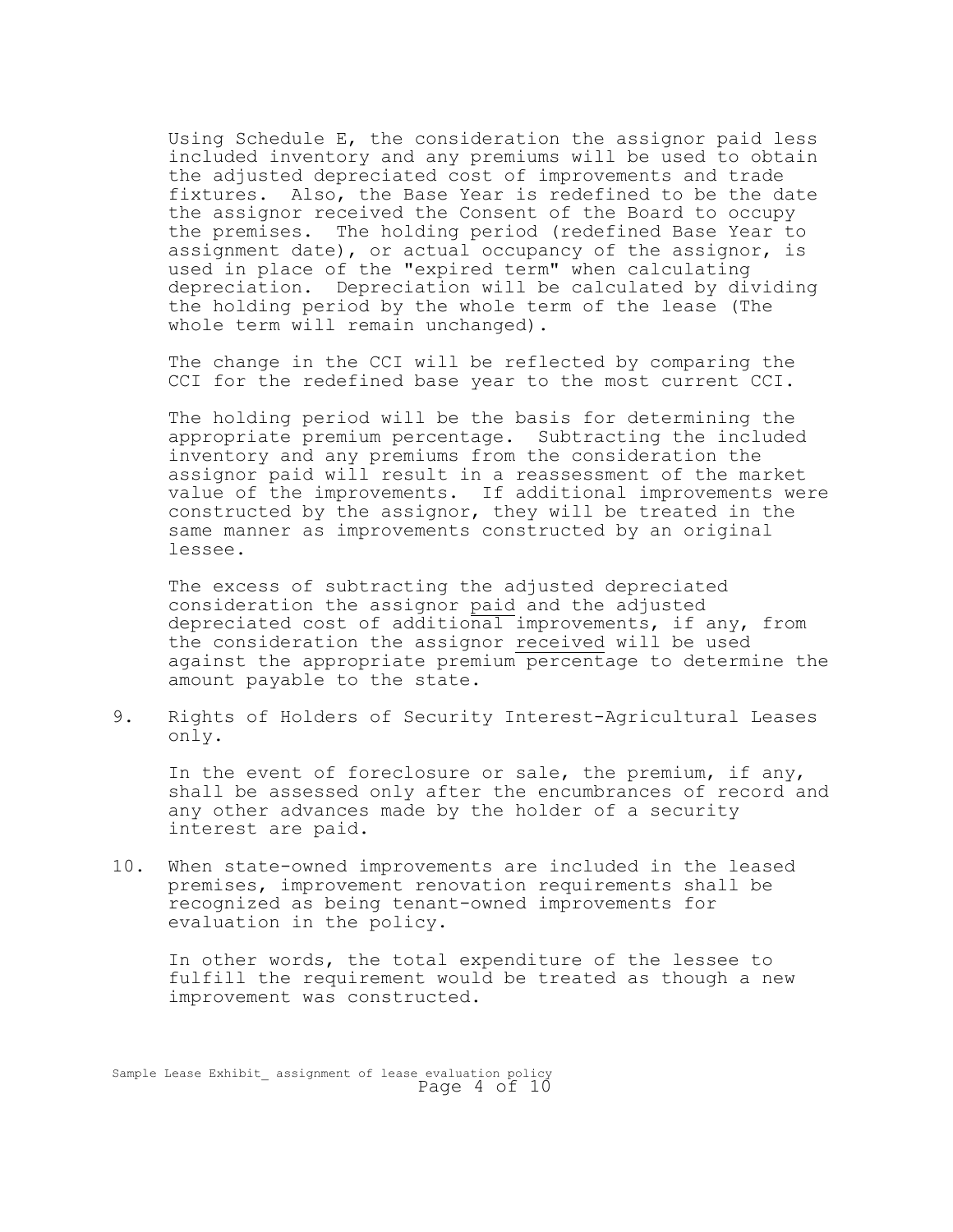# SCHEDULE A. Adjusted Depreciated Cost of Improvements or Renovations

1. Adjusted Cost of Improvements or Renovations.

Multiply the actual cost of the improvements or renovations by the most recent U.S. Construction Cost Index for Apartments, Hotels, Office Buildings (CCI)\* and divide the result by the CCI of the year construction was completed (base year) to get the adjusted cost of improvements or renovations.

### 2. Depreciation

Determine the depreciation percentage on a straight-line basis by dividing the expired term of the improvements or renovations by the whole term of the improvements or renovations, the whole term beginning on the date the improvements or renovations are completed to the expiration date of the lease. Multiply the adjusted cost of the improvements or renovations by the depreciation percentage to determine the depreciation.

3. Depreciated Cost of Improvements or Renovations

Subtract the depreciation from the adjusted cost of improvements or renovations. The balance is the depreciated cost of improvements or renovations.

\*As published by the U.S. Department of Labor, Bureau of Labor Statistics

# Example **Actual cost:** \$500,000

|                           | CCI (most recent):<br>CCI (base year): | 121.1<br>102.3 |  |
|---------------------------|----------------------------------------|----------------|--|
| Adjusted Cost of Improve- | Expired term:                          | 57 mos.        |  |
| ments or Renovations      | Whole term:                            | 408 mos.       |  |

Actual Cost X CCI (most recent) CCI (base year)

$$
$500,000 \times \frac{121.1}{102.3} = $591,887
$$

2. Depreciation

 $$591,887 \t{X} \t{57} \t{mos.} = $82,690$ <br> $\overline{408} \t{mos.}$ 

Sample Lease Exhibit assignment of lease evaluation policy Page 5 of 10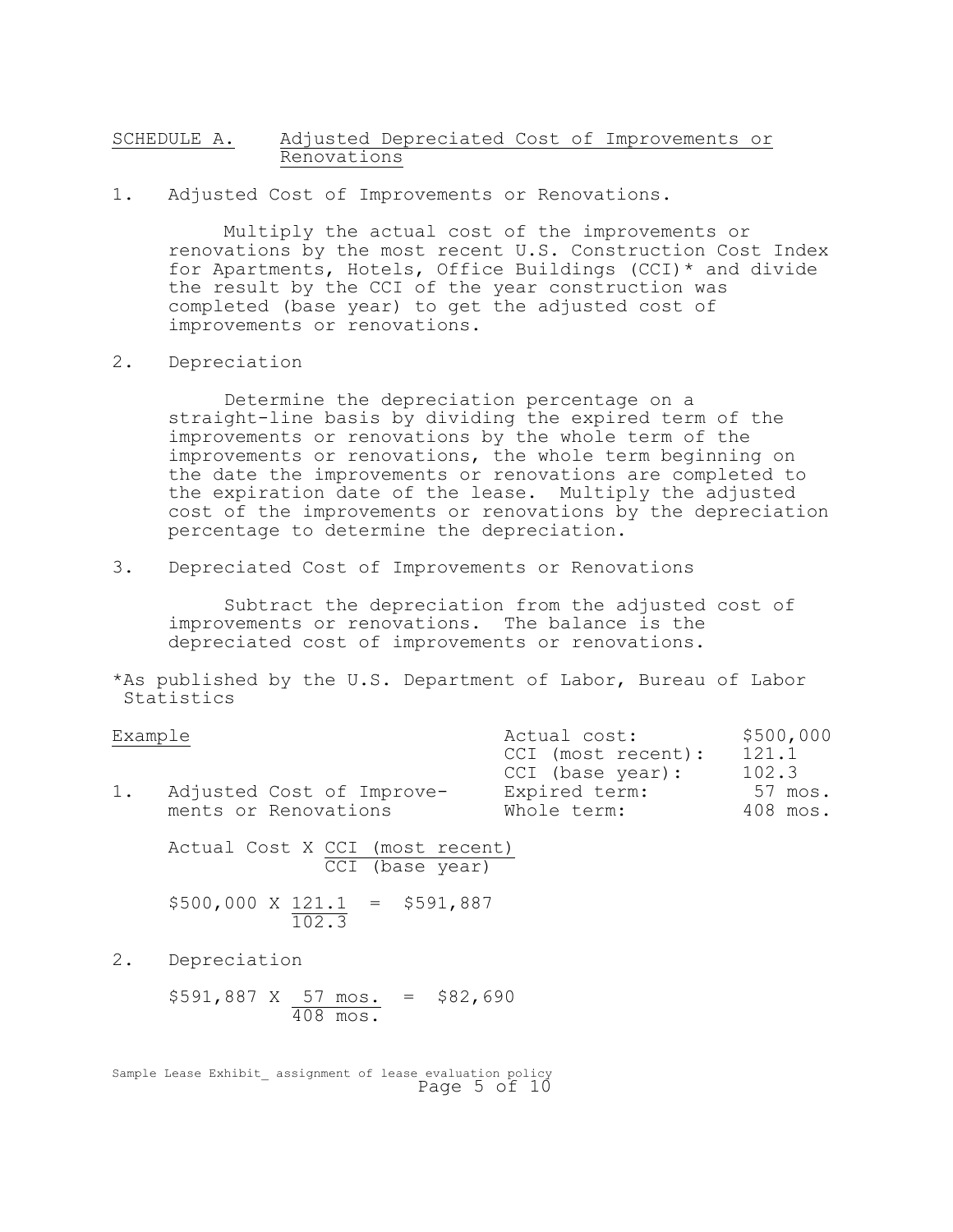3. Adjusted Depreciated Cost of Improvements or Renovations  $$591,887 - $82,690 = $509,197$ 

SCHEDULE B. Adjusted Depreciated Cost of Trade Fixtures

1. Adjusted Cost of Trade Fixture.

Multiply the actual cost of the trade fixture by the most recent Honolulu Consumer Price Index for All Urban Consumers (CPI)\* and divide the result by the CPI of the year in which the purchase was made (base year).

2. Depreciation.

Determine the depreciation percentage on a straight-line basis by dividing the expired term of the trade fixture by its anticipated life. Multiply the adjusted cost of the trade fixture by the depreciation percentage to determine the depreciation.

3. Depreciated Cost of Trade Fixtures.

Subtract the depreciation from the adjusted cost of the trade fixture. The balance is the depreciated cost of the trade fixture.

\*As published by the U.S. Department of Labor, Bureau of labor Statistics

Refrigerator

| Actual cost:       | \$1,510                                |  |
|--------------------|----------------------------------------|--|
| CPI (most recent): | 118.1<br>104.6                         |  |
| Expired term:      | 57 mos.                                |  |
| Whole term:        | 96 mos.                                |  |
|                    | CPI (base year):<br>(Anticipated life) |  |

Actual Cost X CPI (most recent) CPI (base year)

\$1,510 X 118.1 + \$1,705 104.6

2. Depreciation

 $$1.705 \times 57 \text{ mos.} = $1,012$ <br>96 mos.

3. Adjusted Depreciated Cost of Trade Fixture

Sample Lease Exhibit assignment of lease evaluation policy Page 6 of 10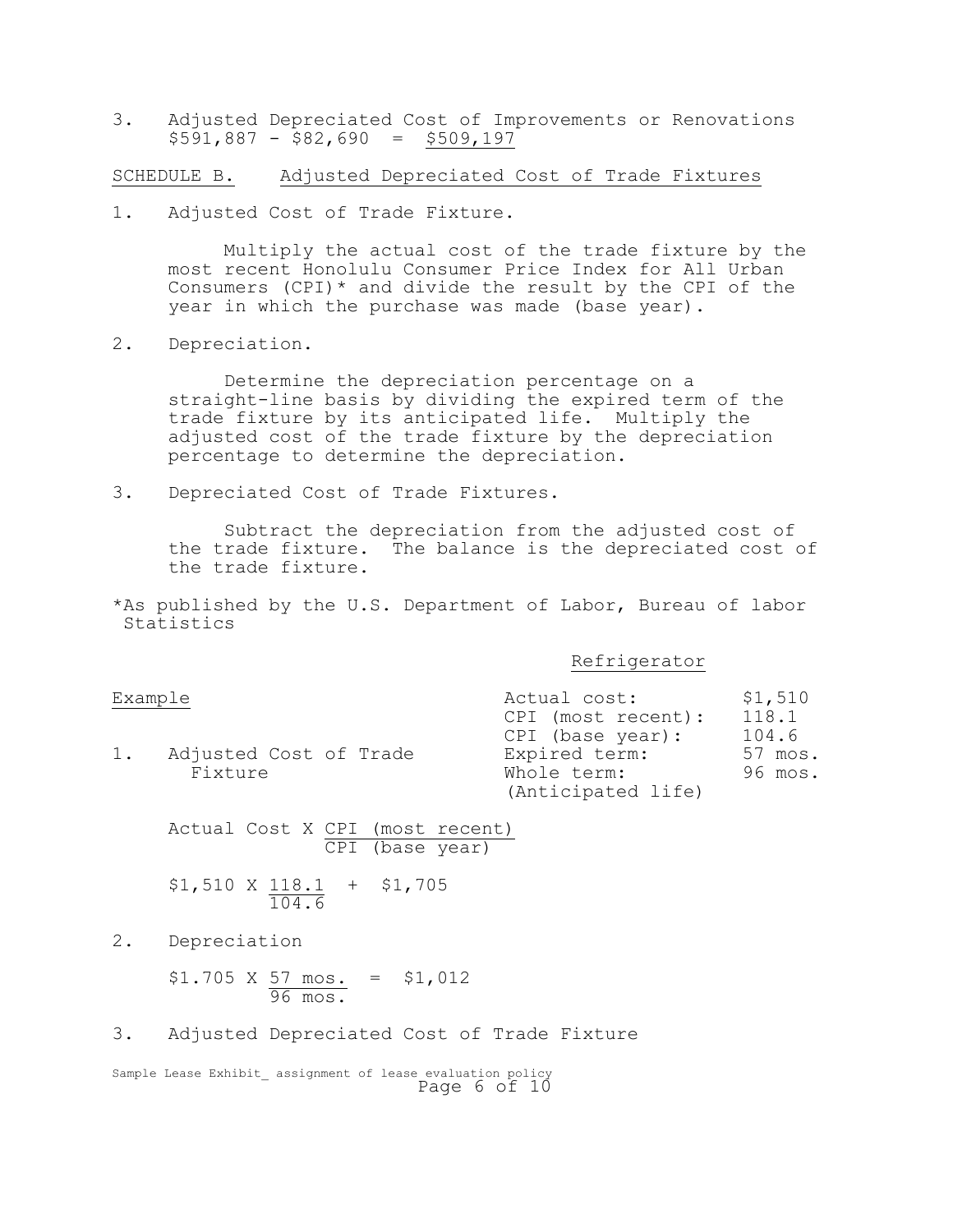$$1,705 - $1,012 = $693$ 

SCHEDULE C. Premium Percentages

1. For the first 5 years, the premium is 50% of the amount by which the consideration for the assignment, whether by cash, credit, or otherwise, exceeds the depreciated cost of improvements and trade fixtures being transferred to the assignee. The percentage will decrease by 5% after every 5 years of the total term has elapsed.

| Years                                                                                                                                             | Percentage                                    |  |  |
|---------------------------------------------------------------------------------------------------------------------------------------------------|-----------------------------------------------|--|--|
| 1<br>.5<br>6<br>1 <sub>0</sub><br>$\sim$<br>15<br>11<br>$\overline{\phantom{m}}$<br>16<br>$-20$<br>21<br>$-25$<br>26<br>30<br>$\sim$<br>$31 - 35$ | 50%<br>45%<br>40%<br>35%<br>30%<br>25%<br>20% |  |  |
| 36<br>40<br>$\sim$                                                                                                                                | 15%                                           |  |  |
| 41<br>$-45$<br>50<br>46<br>$\hspace{0.1mm}-\hspace{0.1mm}$                                                                                        | 10%<br>5%                                     |  |  |
| 51                                                                                                                                                | 0%                                            |  |  |

As an example, if a 55 year lease was assigned after 57 months, the premium percentage would be 50%. If the assignment occurs after 130 months (10+ years), the percentage would be 40%.

2. The Board of Land and Natural Resources may impose a ten percent (10%) surcharge if the assignor has not performed lease covenants to improve or use the property.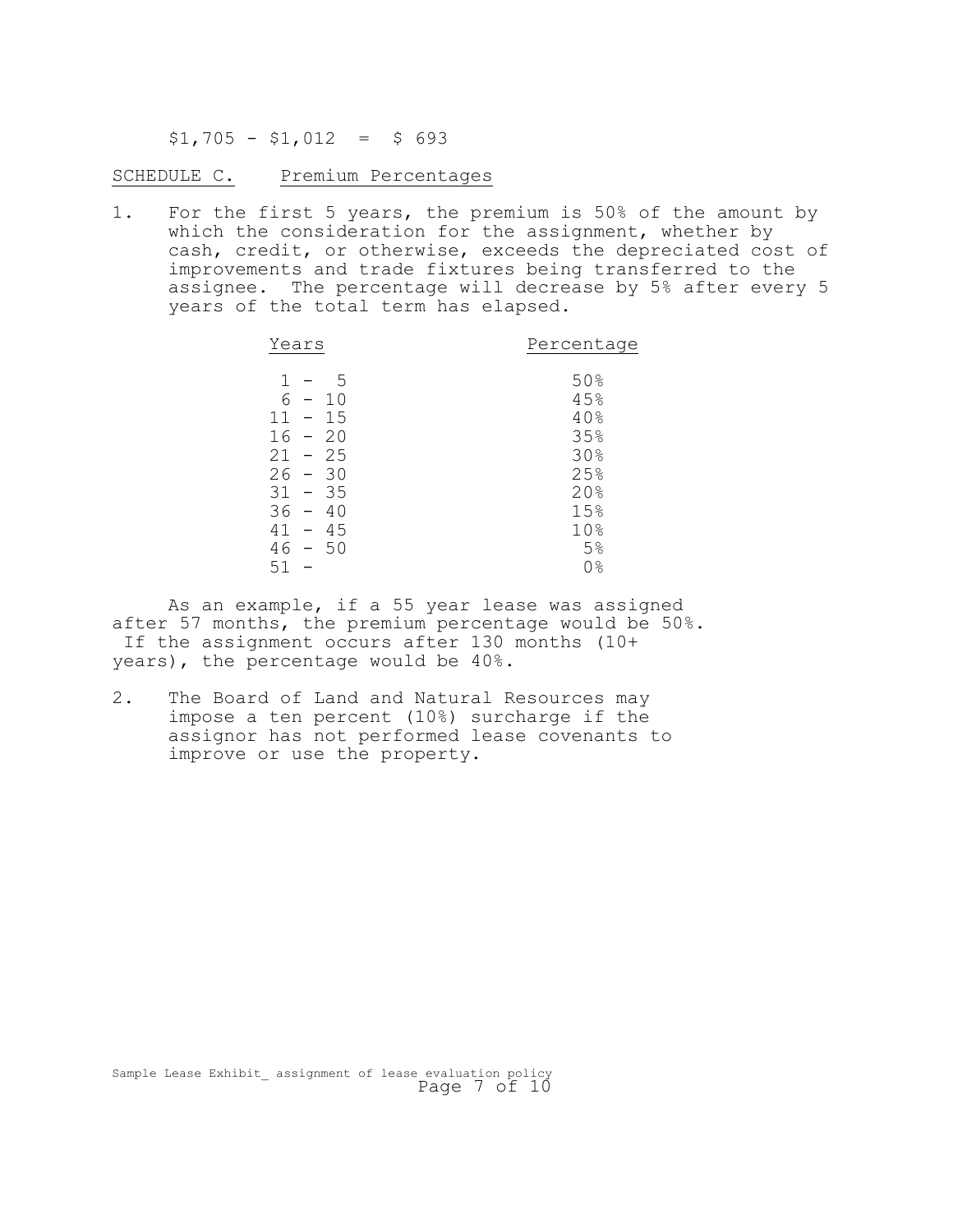SCHEDULE D. Assignment of Lease Calculations

- 1. Subtract from the consideration for the assignment that amount, if any, that is attributable to inventory.
- 2. Calculate the Adjusted Depreciated Cost of Improvements or Renovations (see Schedule A).
- 3. Calculate the Adjusted Depreciated Cost of Trade Fixtures (see Schedule B).
- 4. Calculate the amount by which the consideration for the assignment, whether by cash, credit, or otherwise, exceeds the depreciated cost of improvements and trade fixtures being transferred to the assignee by subtracting the amounts derived by no. 2 and 3 from the amount in no. 1 above.
- 5. Determine the appropriate premium percentage (see Schedule C). Multiply by the excess, if any, derived by no. 4.

#### Example

A lease is being assigned 57 months after completion of the improvements at a consideration of \$600,000.

The initial cost of the improvements was \$500,000 while the current year CCI and base year CCI were 121.1 and 102.3, respectively. The whole term for the improvements is 408 months.

For the trade fixtures, the initial cost was \$1,510 with the current year CPI and base year CPI being 118.1 and 104.6, respectively. The total life expectancy is 96 months.

| \$600,000   |
|-------------|
|             |
| $-509, 197$ |
|             |
| 693         |
| \$90,110    |
| \$45,055    |
|             |

Sample Lease Exhibit assignment of lease evaluation policy Page 8 of 10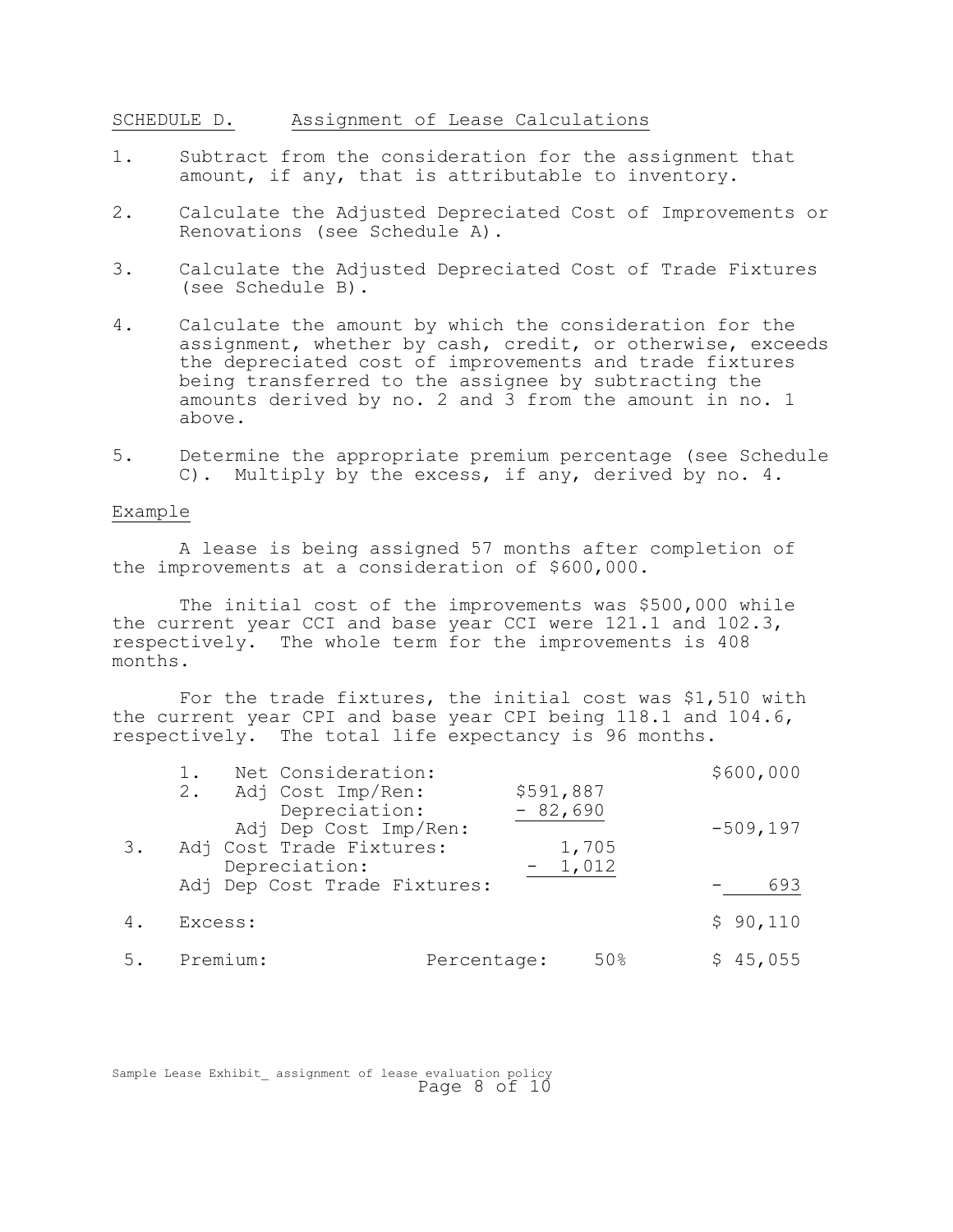# SCHEDULE E. Subsequent Assignment of Lease Calculations

- 1. Subtract from the consideration the assignor received for the assignment that amount, if any, that is attributable to inventory to derive the net consideration received.
- 2. Subtract from the consideration the assignor previously paid for the assignment that amount, if any, that was attributable to inventory. Also, subtract from the consideration the assignor previously paid for the assignment that amount, if any, that was attributable to premiums. The net consideration paid is now defined to be the value of improvements as of the date of the occupancy by the assignor.
- 3. Using the result from no. 2, calculate the Adjusted Depreciated Value of Improvements or Renovations (see Schedule A).
- 4. Subtract the amount derived by no. 3 from the amount in no. 1 to determine the amount by which the consideration received for the assignment, whether by cash, credit, or otherwise, exceeds the adjusted depreciated value of improvements being transferred to the assignee.
- 5. Determine the appropriate premium percentage (see Schedule C). Multiply by the excess, if any, derived by no. 4.

### Example

An assignor is assigning a lease 107 months after receiving the consent of the Board. Occupancy or the holding period is defined to be 107 months. The consideration received is \$1,000,000.

The consideration paid by the assignor was \$600,000 while the current year CCI and redefined base year CCI were 156.4 and 121.1, respectively. The whole term was 408 months.